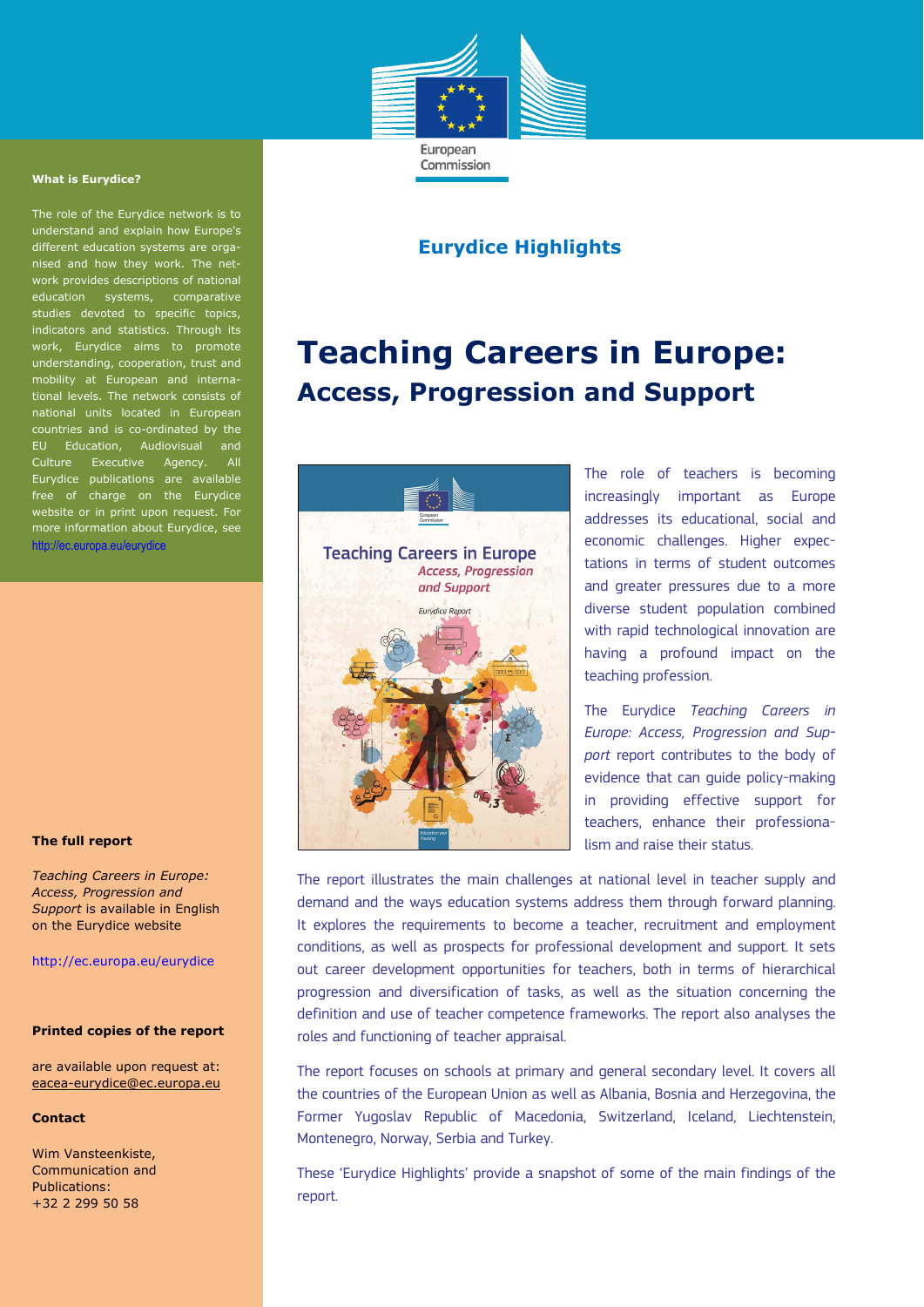# **Main challenges in teacher supply and demand**



Primary and/or general secondary education (ISCED 1-3), 2016/17

Education systems tend to face similar and often overlapping challenges in terms of teacher supply and demand. Most countries report that shortages of teachers and an ageing teacher population are at the top of the list. Other challenges include oversupply, shortages of students enrolling in initial teacher education (ITE) and teachers leaving the profession. While some stem from an unbalanced distribution of teachers across subjects and/or geographical areas, most are related to the more general issue of the attractiveness of the profession.

Specific forward planning for the teaching profession is a way of dealing with the existing challenges and is carried out in the majority of countries. However, many countries carry out forward planning on a yearly basis only, while others have more long-term plans, which can be better suited for addressing structural problems. Furthermore, despite the fact that shortages are the most common challenge, the use of incentives to attract students to the teaching profession or to specific subjects is still rare.

# The main route to becoming a teacher commonly starts with the completion of initial teacher education (ITE). In almost half of the education systems, teachers are fully qualified at the end of ITE. In the remaining 23 systems, additional steps are required. In six countries, teachers need to succeed in a competitive examination, and in 17 education systems ITE graduates have to prove their capacity to teach through a process of accreditation, certification, registration or a national examination.

One third of education systems offer alternative ways to qualify as a teacher. They are usually organised either as short professional-oriented or employment-based programmes.

Almost three quarters of education systems



Official requirements for becoming a fully qualified teacher. Primary and general secondary education (ISCED 1-3), 2016/17

favour an open recruitment system, thus decentralising this process and allowing schools or local authorities autonomy in appointing their own teachers.

In the remaining countries, the education authorities play a role in the recruitment process. They can assign teachers to a school according to the results of a central competitive examination, and/or they can rank teachers on the basis of defined criteria.

# **How to qualify and be recruited as a teacher**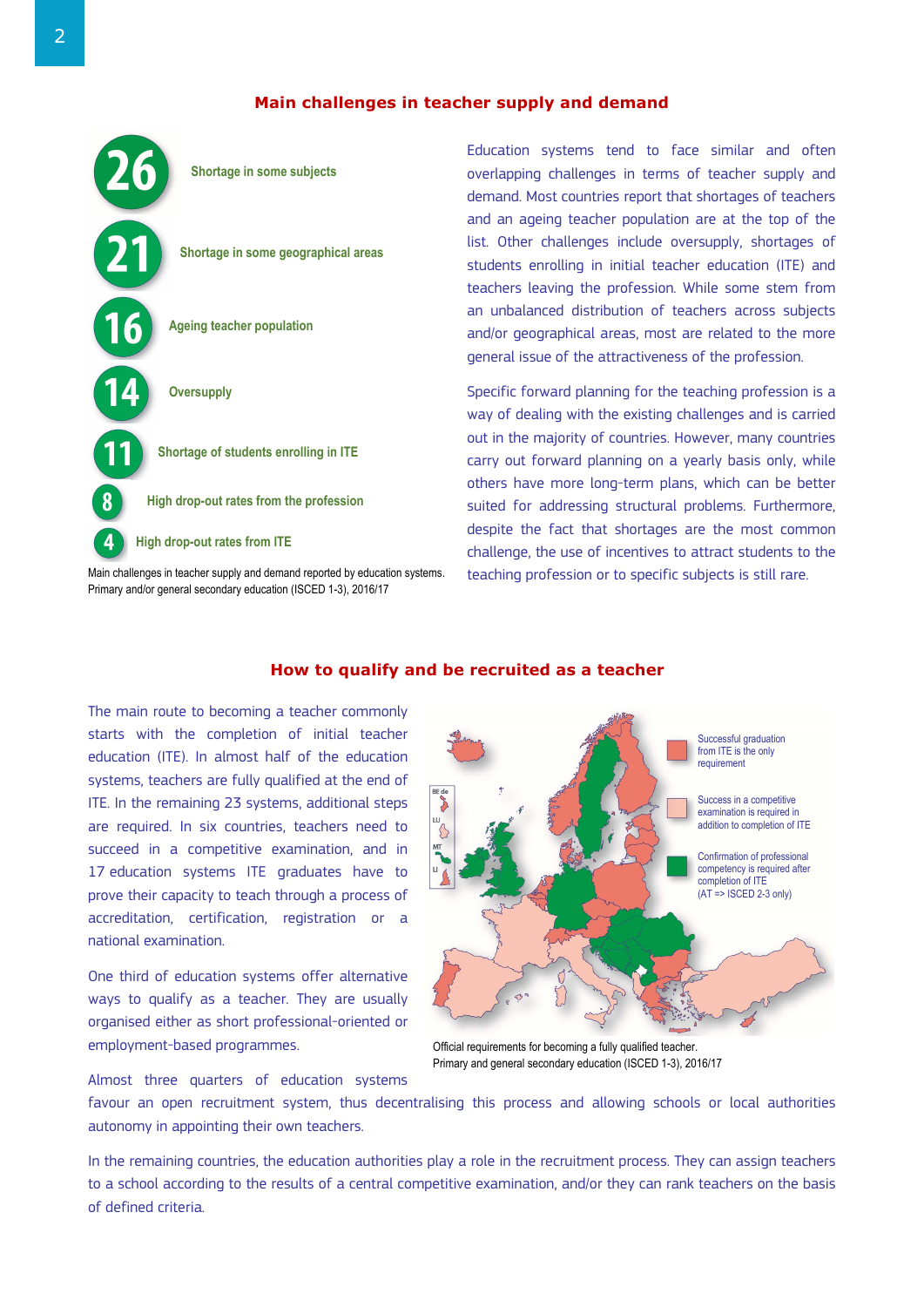### **Career development prospects**

There are two main types of career structures in teaching: flat (single-level) and hierarchical (multi-level). Half of the education systems organise their career structures hierarchically in formal ascending career levels, usually denoting a greater complexity of tasks and responsibility. In most education systems with a multi-level career structure, the school management is involved in the decision-making on promotions, though in certain education systems these decisions are fully centralised and are made by the top-level education authority. Teachers generally receive a salary raise as they move to a higher level in the career structure, except in Estonia and Serbia.

In all countries except Turkey, teachers have



authority. Primary and general secondary education (ISCED 1-3), 2016/17

opportunities to diversify their tasks and to be assigned additional responsibilities besides their teaching activities. This diversification of responsibilities can for example include taking on mentoring, pedagogical, methodological, or management roles. In the education systems with a multi-level career structure, some of the additional responsibilities are related to specific career levels.

### **Teacher Competence Framework**



Different uses of the teacher competence frameworks issued by top-level authorities. Primary and general secondary education (ISCED 1-3), 2016/17

Thirty-two education systems have developed a teacher competence framework to varying degrees. While seven countries only define areas of competences, others provide details on related skills, knowledge and attitudes. Only four education systems have defined teacher competences at different stages of their career (the Flemish Community of Belgium, Estonia, Latvia and the United Kingdom (Scotland)).

The use of the teacher competence framework also varies. For many countries it is mainly an instrument to define which competences teachers should master at the end of initial teacher education, while for others it is used at different stages of the teaching career. Thirteen of the education systems with teacher competence frameworks use them both for initial teacher education and continuing professional development, thus denoting a trend to use them throughout the teaching career.